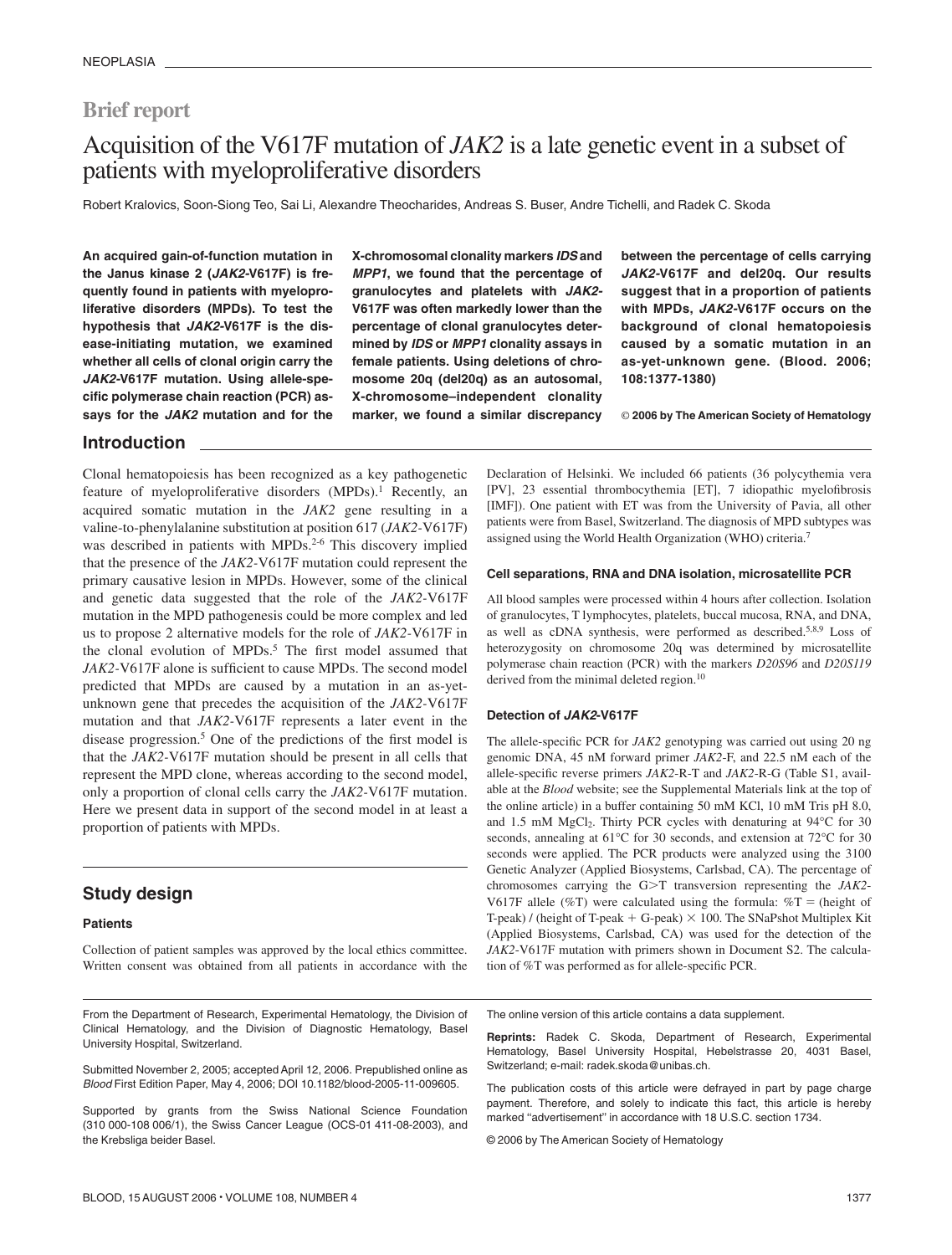#### **Analysis of clonality by X-chromosome inactivation**

Detection of single nucleotide polymorphisms in the *IDS* and *MPP1* genes was carried out by allele-specific PCR assays analogous to the JAK2- V617F assay. Primers and PCR conditions are listed in Table S1. Genomic DNA (20 ng) was analyzed to identify female patients heterozygous for *IDS* and/or  $MPPI$ . RNA (2  $\mu$ g) from granulocytes of heterozygous patients was reverse transcribed in 20  $\mu$ L reactions and 1  $\mu$ L of the product was examined for *IDS* or *MPP1* mRNA expression by allele-specific reverse transcriptase (RT)–PCR. The PCR products were analyzed as described for JAK2.

### **Results and discussion**

To test the hypothesis that in some patients with MPDs the *JAK2*-V617F mutation could be preceded by a disease-causing mutation in an as-yet-unknown gene, we developed assays to compare the proportion of cells carrying *JAK2*-V617F with the percentage of cells that are of clonal origin (Figure 1). If *JAK2*-V617F is the disease-initiating event, the percentage of cells that carry *JAK2*-V617F should correspond to the percentage of clonal cells, as determined by *JAK2*-independent clonality analysis; for example, X-chromosome inactivation pattern (XCIP) assays. Granulocytes from female patients were reported to be clonal by XCIP assays in the majority of PV and IMF patients,1,11-13 whereas about half of ET patients had polyclonal granulocytes.14-16

We established a quantitative allele-specific PCR assay that allows assessing the proportion of granulocytes with the *JAK2*-V617F mutation (Figure 1A-C). The allelic ratios obtained by this assay represent the proportion of chromosomes with *JAK2*-V617F. If in a cell population 100% of chromosomes carry the *JAK2*-V617F mutation, all cells must be homozygous for *JAK2*-V617F. An allelic ratio of 50% could result either from all cells being heterozygous for the *JAK2*-V617F mutation, or from a 1:1 mixture of cells homozygous for the mutation and cells without the mutation (Figure 1D). *JAK2*-V617F was present in 89% of PV patients (32/36), 61% of ET patients (14/23), and 43% of IMF patients (3/7). Some of these patients had allelic ratios below 25%, suggesting that a substantial proportion of granulocytes were negative for *JAK2*-V617F. To determine whether the granulocytes without the *JAK2*-V617F mutation are derived from normal (polyclonal) hematopoiesis or from the MPD clone, we examined clonality of granulocytes in female patients using XCIP assays (Table 1). We adapted for allelespecific RT-PCR detection 2 previously described transcriptional clonality assays that are based on frequent exonic polymorphisms in the X-chromosomal genes*IDS* and *MPP1*. 16-18 These polymorphic markers were demonstrated to be subject to full X-chromosome inactivation in hematopoietic cells by studies of females with normal or clonal hematopoiesis.16-18 In female patients heterozygous for polymorphisms





**Figure 1. Comparison of clonality and the presence of the** *JAK2***-V617F mutation in MPDs.** (A) Design of allele-specific PCR assays for detecting the *JAK2-*V617F mutation and assessing clonality using the *IDS* and *MPP1* X-chromosomal gene polymorphisms. Horizontal arrows indicate primer positions; fluorescently labeled primers are marked by asterisks. Note that one of the labeled primers is extended by 3 nonhomologous nucleotides to allow separation of the PCR products by size. (B) Analysis of the linearity of the *JAK-*V617F allele-specific PCR. Quadruplicate reactions were performed on genomic DNAs with known ratios of wild-type and mutant JAK2 alleles. The reactions were performed using homozygous wild-type (G) and homozygous mutant (T) genomic DNA dilutions with increasing proportion of the homozygous mutant DNA. The G and T peak fluorescence ratios were determined and plotted for each genomic DNA dilution. Error bars indicate standard deviation. (C) The chromatograms of 5 DNA samples from panel B are shown. (D) Comparison of clonality determined by X-chromosome inactivation assays with clonality derived from the *JAK2-*V617F allele-specific PCR in granulocytes (GRA) of one female ET patient (P099). The relative abundance of the mutant JAK2 allele (10%) was calculated by comparing the G and T peak intensities (left ). The allelic ratio of 10% T translates to 20% of granulocytes heterozygous for the JAK2-V617F (middle, black bar), or 10% of granulocytes homozygous for the mutation (not shown). Allele-specific PCR assay for the X-chromosomal gene *MPP1* is shown at the right. The genomic DNAfrom patient P099 was heterozygous for a G/T single nucleotide polymorphism (not shown). The relative expression of the 2 *MPP1* alleles was determined by comparing the G and T peak intensities obtained by the allele-specific RT-PCR assay in T cells (top chromatogram) and granulocytes (bottom chromatogram). The skewing of expression toward the T allele (96%) translates to the presence of 92% of clonal cells expressing only the T allele (gray bar + black bar), since the remaining 8% of cells that are of polyclonal origin (white bar) express equal amounts of both alleles. (E) Comparison of clonality in patients with ET and PV. Black bars, clonal granulocytes that carry the JAK2-V617F mutation; gray bars, clonal granulocytes that carry the wild-type JAK2 allele; white bars, polyclonal granulocytes. Analysis of T-cell RNA was performed where material was available: \*Polyclonal T cells; \*\*Skewed T cells (Figure S2). (F) Comparison of clonality determined by microsatellite PCR for loss of heterozygosity (LOH) on chromosome 20q and clonality defined by the presence of the *JAK2-*V617F mutation. Allele-specific PCR for JAK2-V617F for 2 patients (P115 and CA71) revealed that only 14% of granulocytes carry the JAK2-V617F mutation (allelic ratio of the T allele = 7%, left panel). In the same 2 patients, LOH (arrows) in the minimal deleted region on chromosome 20q was found in the vast majority of granulocyte DNA(right panel).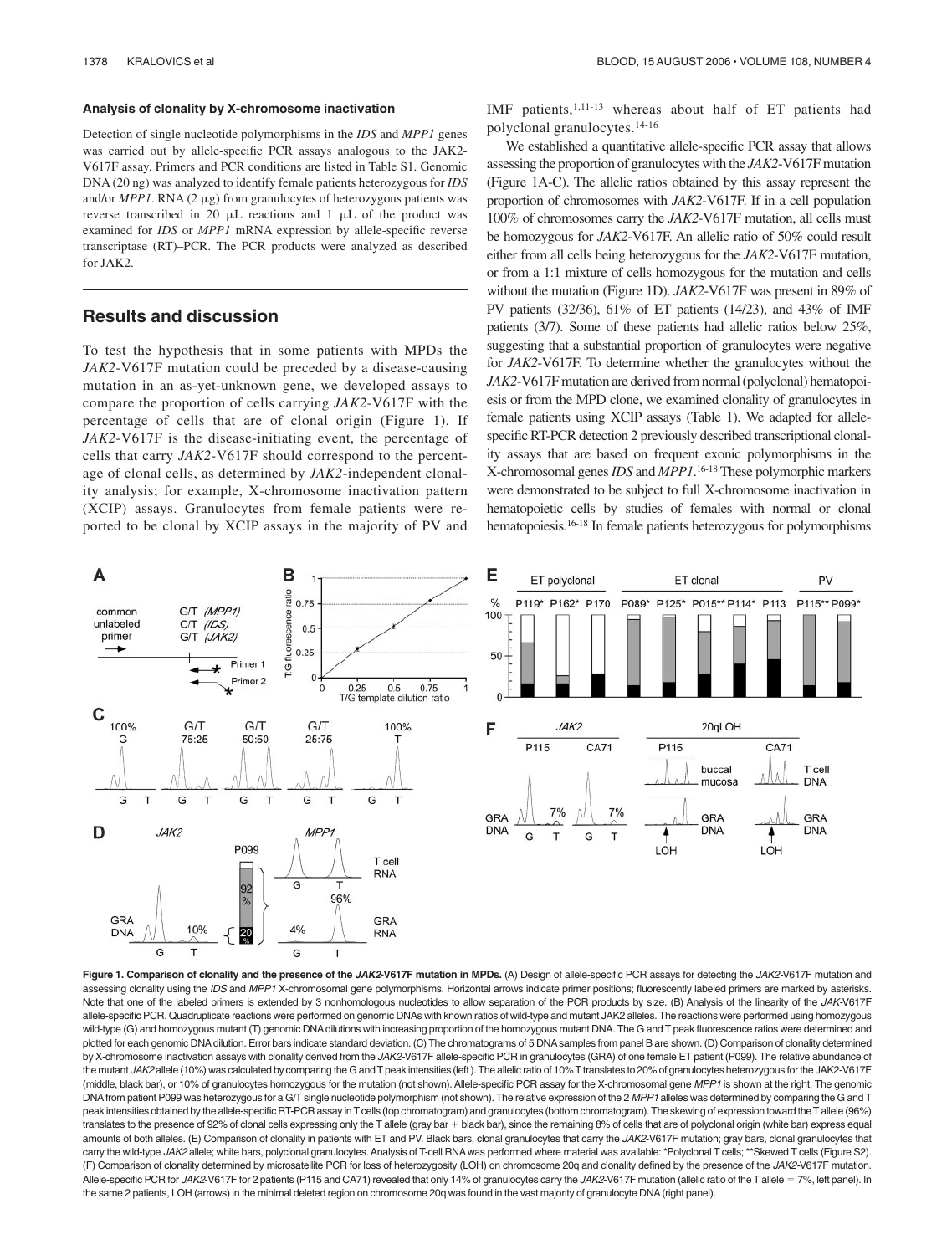|  |  |  |  |  | Table 1. Summary of data from patient with informative clonality assays |
|--|--|--|--|--|-------------------------------------------------------------------------|
|--|--|--|--|--|-------------------------------------------------------------------------|

| <b>UPN</b> | Dx         | Sex | Age,<br>У | <b>Disease</b><br>duration,<br>mo | <b>GRA</b><br><b>V617F</b><br>status | 9p<br>LOH                | <b>GRA</b><br>AS-PCR.<br>%T | <b>GRA</b><br>SNaPshot,<br>%T | <b>PLT</b><br>SNaPshot,<br>%T | <b>Clonality</b><br>marker | Clonality<br>status | Clonal<br>cells,<br>$\%$ | T-cell<br>clonality             | 20q<br>LOH |
|------------|------------|-----|-----------|-----------------------------------|--------------------------------------|--------------------------|-----------------------------|-------------------------------|-------------------------------|----------------------------|---------------------|--------------------------|---------------------------------|------------|
| p138       | <b>PV</b>  | F   | 70        | $\mathbf{0}$                      | $\qquad \qquad -$                    | $-$                      | $\mathbf 0$                 | $\qquad \qquad -$             | $\overline{\phantom{0}}$      | MPP1                       | Clonal              | 100                      |                                 |            |
| p115       | PV         | F   | 90        | 127                               | $+$                                  | $\overline{\phantom{0}}$ | $\overline{7}$              | $\overline{7}$                | $\overline{\phantom{0}}$      | MPP1                       | Clonal              | 100                      | Skewed                          | $+$        |
| p099       | PV         | F   | 66        | 21                                | $^{+}$                               | $\overline{\phantom{a}}$ | $9\,$                       | 6                             | 17                            | MPP1                       | Clonal              | 92                       | Poly                            |            |
| p022       | PV         | F   | 28        | 12                                | $+$                                  | $\overline{a}$           | 35                          | $\overline{\phantom{0}}$      | $\equiv$                      | <b>IDS</b>                 | Clonal              | 71                       | Poly                            |            |
| p062       | PV         | F   | 82        | 3                                 | $\! + \!\!\!\!$                      | $+$                      | 53                          | $\overline{\phantom{0}}$      | $\qquad \qquad -$             | <b>IDS</b>                 | Clonal              | 89                       | $\qquad \qquad -$               |            |
| p046       | PV         | F   | 69        | 77                                | $+$                                  | $\boldsymbol{+}$         | 56                          |                               |                               | MPP1                       | Clonal              | 100                      | $\overline{\phantom{0}}$        |            |
| p008       | PV         | F   | 44        | $\overline{\phantom{0}}$          | $^{+}$                               |                          | 69                          | $\qquad \qquad$               | $\qquad \qquad -$             | <b>IDS</b>                 | Clonal              | 90                       | $\overbrace{\phantom{12333}}$   |            |
| p088       | PV         | F   | 62        | 129                               | $+$                                  | $+$                      | 72                          |                               | $\overline{\phantom{0}}$      | <b>IDS</b>                 | Clonal              | 90                       | $\overline{\phantom{0}}$        |            |
| p148       | PV         | F   | 38        | 107                               | $^{+}$                               | $+$                      | 74                          | $\overline{\phantom{0}}$      | $\overline{\phantom{0}}$      | MPP1                       | Clonal              | 100                      |                                 |            |
| p126       | PV         | F   | 61        | 171                               | $+$                                  | $+$                      | 84                          | $\overline{\phantom{0}}$      | $\overline{\phantom{0}}$      | MPP1                       | Clonal              | 100                      | $\overline{\phantom{0}}$        |            |
| p009       | PV         | F   | 68        | $\overline{\phantom{m}}$          | $^{+}$                               | $+$                      | 90                          |                               |                               | MPP1                       | Clonal              | 94                       |                                 |            |
| p103       | PV         | F   | 80        | 576                               | $+$                                  | $\boldsymbol{+}$         | 95                          |                               | $\qquad \qquad$               | <b>IDS</b>                 | Clonal              | 100                      |                                 | $^{+}$     |
| p011       | ET         | F   | 28        | 5                                 | $\overline{\phantom{m}}$             | $\overline{\phantom{0}}$ | $\mathbf 0$                 | $\qquad \qquad -$             | $\qquad \qquad -$             | MPP1                       | Clonal              | 84                       | $\qquad \qquad -$               |            |
| p042       | ET.        | F   | 76        | 0                                 | $\overline{a}$                       | $\overline{\phantom{0}}$ | 0                           |                               |                               | MPP1                       | Clonal              | 85                       |                                 |            |
| p084       | ET         | F   | 15        | $\mathbf{0}$                      | $\overline{\phantom{0}}$             | $\overline{\phantom{0}}$ | $\mathbf 0$                 |                               | $\qquad \qquad -$             | MPP1                       | Poly                | 39                       |                                 |            |
| p134       | ET         | E   | 32        | $\overline{4}$                    | $\overline{\phantom{0}}$             | $\overline{\phantom{0}}$ | $\mathsf 0$                 |                               |                               | MPP1                       | Poly                | 66                       | $\overline{\phantom{0}}$        |            |
| p151       | ET.        | F   | 32        | $\mathbf{1}$                      | $\overline{\phantom{m}}$             | $\qquad \qquad -$        | $\mathbf 0$                 |                               | $\qquad \qquad -$             | <b>IDS</b>                 | Poly                | 23                       |                                 |            |
| p089       | ET         | F   | 42        | 0                                 | $+$                                  | $\overline{\phantom{0}}$ | $\overline{7}$              | $\equiv$                      | 12                            | MPP1                       | Clonal              | 95                       | Poly                            |            |
| p119       | ET         | F   | 29        | 15                                | $\qquad \qquad +$                    | $\overline{\phantom{0}}$ | 8                           | $\qquad \qquad -$             | $\overline{\phantom{0}}$      | <b>IDS</b>                 | Poly                | 67                       | Poly                            |            |
| p162       | ET         | F   | 67        | 51                                | $+$                                  | $\overline{\phantom{0}}$ | 8                           |                               | $\equiv$                      | <b>IDS</b>                 | Poly                | 26                       | Poly                            |            |
| p125       | ET         | F   | 66        | 0                                 | $^{+}$                               | $\overline{\phantom{a}}$ | 9                           | 6                             | 8                             | <b>IDS</b>                 | Clonal              | 97                       | Poly                            |            |
| p170       | ET         | F   | 80        | $\mathbf 0$                       | $+$                                  | $\qquad \qquad -$        | 14                          | 11                            |                               | <b>IDS</b>                 | Poly                | 14                       |                                 |            |
| p015       | ET         | F   | 59        | 49                                | $^{+}$                               |                          | 14                          | 8                             | $\overline{7}$                | <b>IDS</b>                 | Clonal              | 77                       | Skewed                          |            |
| p114       | ET.        | F   | 56        | 227                               | $+$                                  | $\overline{\phantom{0}}$ | 20                          | 21                            | $\overline{4}$                | MPP1                       | Clonal              | 86                       | Poly                            |            |
| p113       | ET         | F   | 67        | 114                               | $^{+}$                               | $\overline{\phantom{0}}$ | 23                          | 18                            | 6                             | MPP1                       | Clonal              | 93                       | $\overline{\phantom{m}}$        |            |
| CA71       | ET.        | M   | 43        | 11                                | $+$                                  | $\overline{\phantom{0}}$ | $\overline{7}$              |                               | $\overline{\phantom{0}}$      |                            | Clonal              |                          | $\overline{\phantom{0}}$        | $+$        |
| p102       | <b>IMF</b> | F   | 43        | $\mathbf 0$                       | $\overline{\phantom{m}}$             | $\overline{\phantom{a}}$ | $\mathbf 0$                 | $\qquad \qquad -$             | $\overline{\phantom{m}}$      | MPP1                       | Clonal              | 76                       | $\hspace{0.1mm}-\hspace{0.1mm}$ |            |
| p146       | <b>IMF</b> | F   | 35        | 56                                | $\overline{\phantom{0}}$             | $\overline{\phantom{0}}$ | $\mathsf 0$                 |                               | $\overline{\phantom{0}}$      | <b>IDS</b>                 | Poly                | 17                       |                                 |            |
| p050       | <b>IMF</b> | F   | 27        | 58                                | $^{+}$                               | $+$                      | 92                          |                               | $\overline{\phantom{0}}$      | <b>IDS</b>                 | Clonal              | 100                      |                                 |            |

The percentages of JAK2-V617F (%T), IDS, and MPP1 were calculated as described in "Patients" and in Figure 1. Note that the presence of 9p LOH correlates with %T greater than 50%.

UPN indicates unique patient number; Dx, diagnosis; 9p LOH, loss of heterozygosity on chromosome 9p; 20q LOH, loss of heterozygosity on chromosome 20q; F, female; -, absence; -, not available; +, presence; Poly, polyclonal; and M, male.

in *IDS* or *MPP1,* transcripts of equal quantities from each of the 2 alleles are expected, if the examined cells are polyclonal. A skewing in allelic ratios of more than 70% indicates the predominance of clonal cells in the examined cell population. By these assays, all female PV patients had clonal granulocytes, whereas 6 of 13 ET patients were polyclonal (Table 1). Three of the patients with polyclonal ET were positive for JAK2-V617F. This finding indicates that in polyclonal ET, a small population of clonal V617F-positive cells exists, as previously reported.19 In 2 of 12 female patients with PV and 8 of 13 female patients with ET, less than 25% of the chromosomes in granulocytes carried the *JAK2*-V617F mutation. Both PV patients and 5 of the 8 ET patients had clonal granulocytes by the *IDS* and/or *MPP1* assays (Table 1, Figure 1E). The low allelic ratio of JAK2-V617F was verified by an alternative assay (SNaPshot; Table S1 and Figure S1). In 8 of 10 patients shown in Figure 1E, we examined clonality in T cells (Table 1 and Supplement 4). In 4 of 6 patients with clonal granulocytes we found polyclonal T cells, excluding constitutive allelic skewing.20-23 Since 4 of 7 informative patients were older than 65, we cannot exclude that in some of them age-related skewing might have contributed to the apparent clonality in granulocytes. However, in a recent report, Levine et al showed that the incidence of neutrophil clonality in patients with ET is the same in age groups below and above 60 years of age and based on statistical analysis reached the same conclusions as presented here.24

To avoid the potential influence of age-related XCIP skewing, we determined granulocyte clonality by assessing deletions on chromosome 20q (del20q), a clonal chromosomal aberration in MPDs.<sup>10</sup> We detected del20q in the granulocytes of 4 of 66 patients with MPDs (6%). In 2 of 4 cases (p115 and CA71), the *JAK2*-V617F mutation was present in only 14% of granulocytes (7% *JAK2*-V617F allelic ratio), whereas del20q was present in almost 100% of their granulocytes, demonstrating clonality (Figure 1F). This finding further supports our conclusions from the XCIP assays. Moreover, we measured *JAK2*-V617F in platelet RNA and found allelic ratios closely matching the results obtained with granulocyte DNA (Table 1). If *JAK2*- V617F is the primary cause of thrombocytosis in patients with ET, the majority of platelets should express the mutant *JAK2*.

Our results suggest that in a proportion of patients with PV and ET the *JAK2*-V617F mutation occurs on the background of clonal hematopoiesis caused by an unknown somatic mutation. Thus, the *JAK2*-V617F mutation represents a genetic defect occurring later in the progression of the disease in these patients. In 2 of these patients, del20q occurred before the *JAK2*-V617F mutation and could represent such an event.

#### **Acknowledgments**

We thank Ralph Tiedt and Jürg Schwaller for helpful comments on the manuscript and Mario Cazzola and Francesco Passamonti for DNA from patient CA71.